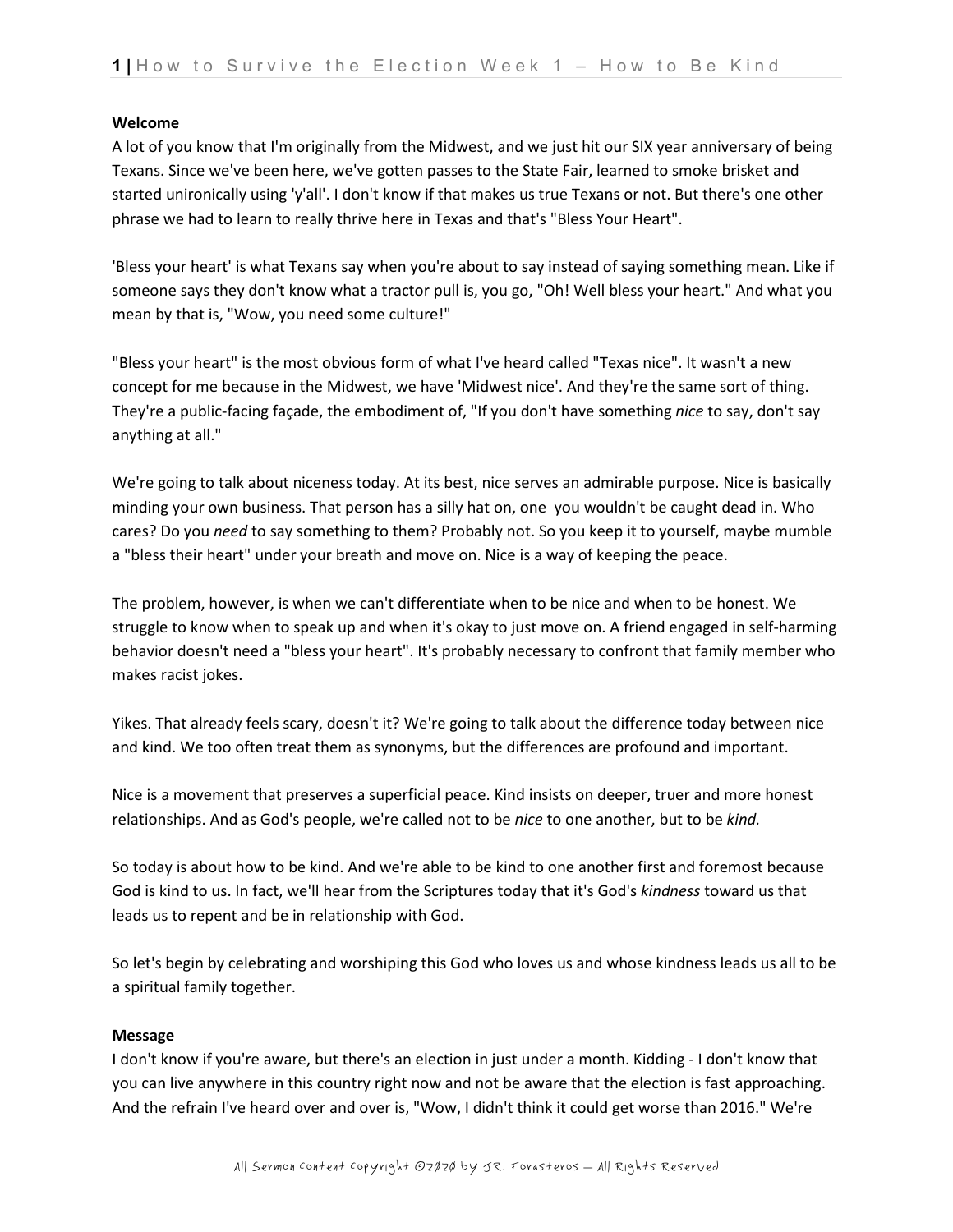experiencing this election as one of deep divisions, and as if a global pandemic wasn't enough, we're bearing the stress of a divided nation.

So for the next four weeks leading up to the election, we're exploring how to survive the election. We're going to explore for experiences we all have as we navigate this season. And we're going to ask, "How do we follow Jesus through this season? What does it look like to bear Jesus' image faithfully as we live together in these next couple of months?"

A couple of disclaimers: this is not going to be a partisan series. The Church has never and will never endorse candidates or parties. Politics is about how we live together, and the Church is deeply political that "love your neighbor the same way you love yourself" command is a political statement because it's about how we live together. But political and partisan are not the same thing. So while we're going to talk in this series about how we navigate the complex world of relationships, we're not going to endorse candidates or parties or tell you how to vote.

Second, this is going to be a series that asks a lot of us. You'll see it today when we dive into the difference between 'kind' and 'nice'. We believe that real relationships are deep relationships. Catalyst doesn't settle for superficial. So we're going to have to get real - with ourselves, with God and with each other.

So let's begin with those two words we so easily mix up: nice and kind. More and more, we hear lamenting for the loss of niceness (though we often call it 'civility'). Anytime someone criticizes anyone publicly, the nice police come out. We accuse those who speak up of causing divisions, of making trouble where there wasn't any before.

Niceness is fundamentally about superficial relationships. Calls for niceness happen when a surface level calm is disturbed. It's true - it's actually in the etymology of the word. "Nice" comes from a Latin word that meant 'ignorance'. In Middle English, nice most commonly meant 'stupid'. It could also mean 'reserved', as in 'not showing your whole self'. All that points to the common current usage of nice: it's a surface-level good.

Which, again, isn't *nothing*. If I have to choose between someone who's nice and someone who's rude, I'd probably rather interact with the nice person. If I know someone doesn't like me and we're going to be in the same room together, I'd likely prefer they be nice to me than mean. But we've all done that, right? We've chosen to be *nice* in a space where we didn't agree or like someone. It's not that we were being fake (in the best case scenario). It's just that we chose the superficial calm of niceness as the greater good.

Nice isn't nothing. But for our most important relationships - our close family, our friends, our church family - we can't *stop* at nice.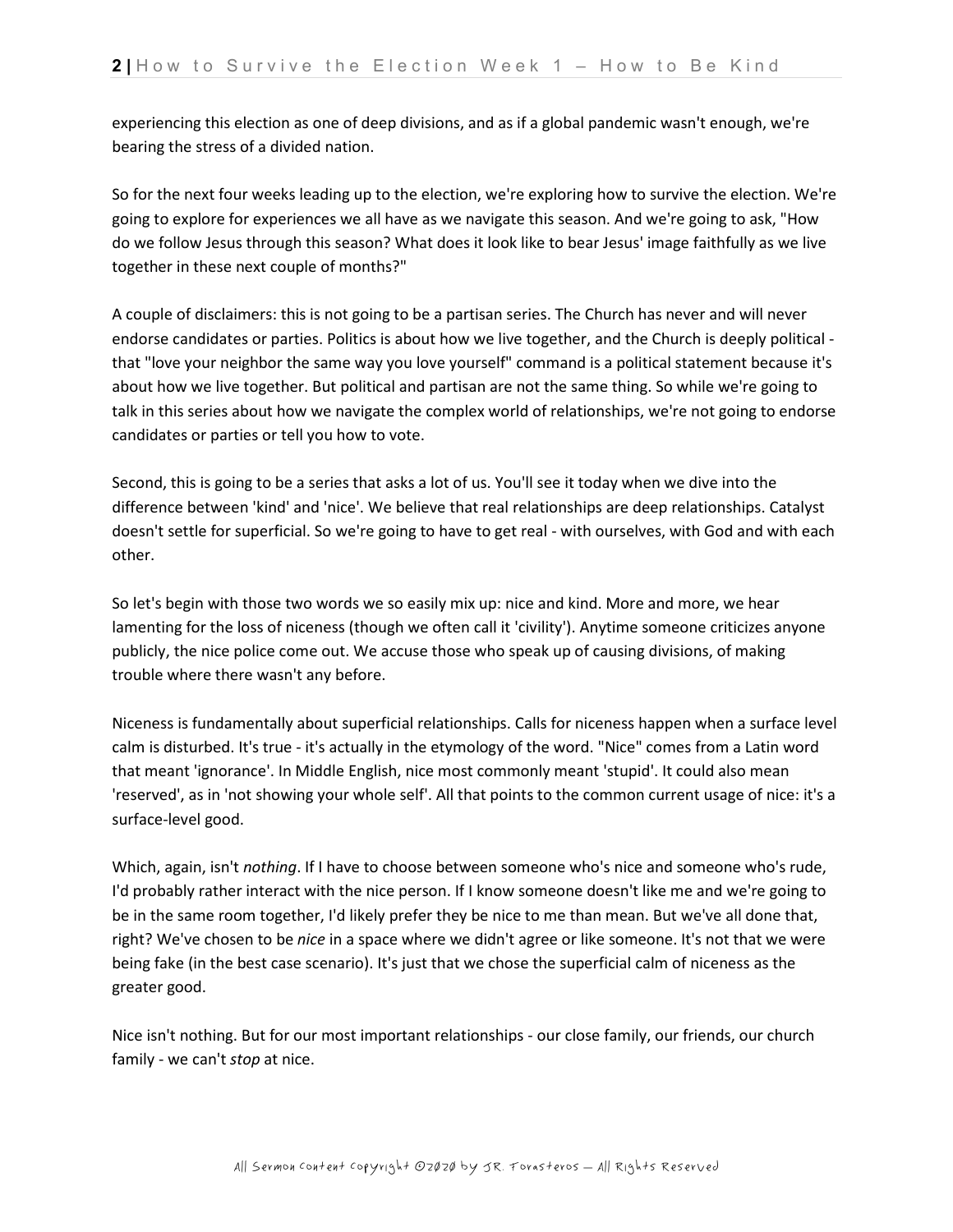Because Jesus calls us into more than surface level relationships and surface-level community. If we want our faith to be truly transformative, we must insist on diving in deep, and that means being comfortable with things getting uncomfortable.

We need more than nice. We need KIND. The English word 'kind' comes to us from the world of family relationships. It's literally "kin-ness" - treating someone like family (in the sense that, no matter what happens, we're still in this together).

The Hebrew word we translate 'kind' pushes this even further: it's the word *chesed*, and it covers not just family relationships but people with whom we've entered into a covenant. People we've made into family. And the word is most often used of God - that God is *faithful* to us even when we aren't. God holds up God's end of the deal even when we don't fulfill ours.

And I'm probably most provoked by the Greek word we translate kindness: it's a word that comes from the root that means 'useful'. To be kind to someone (in Greek) carries the sense of doing a good for them. Adding value to their life. Improving them.

None of these senses can happen when our only concern is a superficial calm. Because we're all flawed. None of us has a purely true perspective. We need each other to see our blind spots, the places where we're wrong, the ways we hurt others without intention.

Sometimes KIND isn't NICE. Because kind isn't concerned with a shallow, superficial calm. Kind seeks true good, deep transformation.

[Scripture Slide] Turn with me to Mark 10. I want to look at two back-to-back encounters in Jesus' life that illustrate his concern for kindness, not niceness. Neither of these encounters is particularly "nice". If they happened today, Jesus would likely be reprimanded for being uncivil. But I want to look at the nature of the encounters, and how Jesus is inviting those with whom he's engaging into a deeper, truer relationship with him.

One day some parents brought their children to Jesus so he could touch and bless them. But the disciples scolded the parents for bothering him.

When Jesus saw what was happening, he was angry with his disciples. He said to them, "Let the children come to me. Don't stop them! For the Kingdom of God belongs to those who are like these children. I tell you the truth, anyone who doesn't receive the Kingdom of God like a child will never enter it." Then he took the children in his arms and placed his hands on their heads and blessed them. -- Mark 10:13-16

We're not sure what exactly Jesus was doing that day - teaching? Playing games? Making a meal? All we know is that some parents showed up with their kids, and they wanted Jesus to bless their kids. The disciples took it up on themselves to protect Jesus from this distraction. We can imagine their scolding,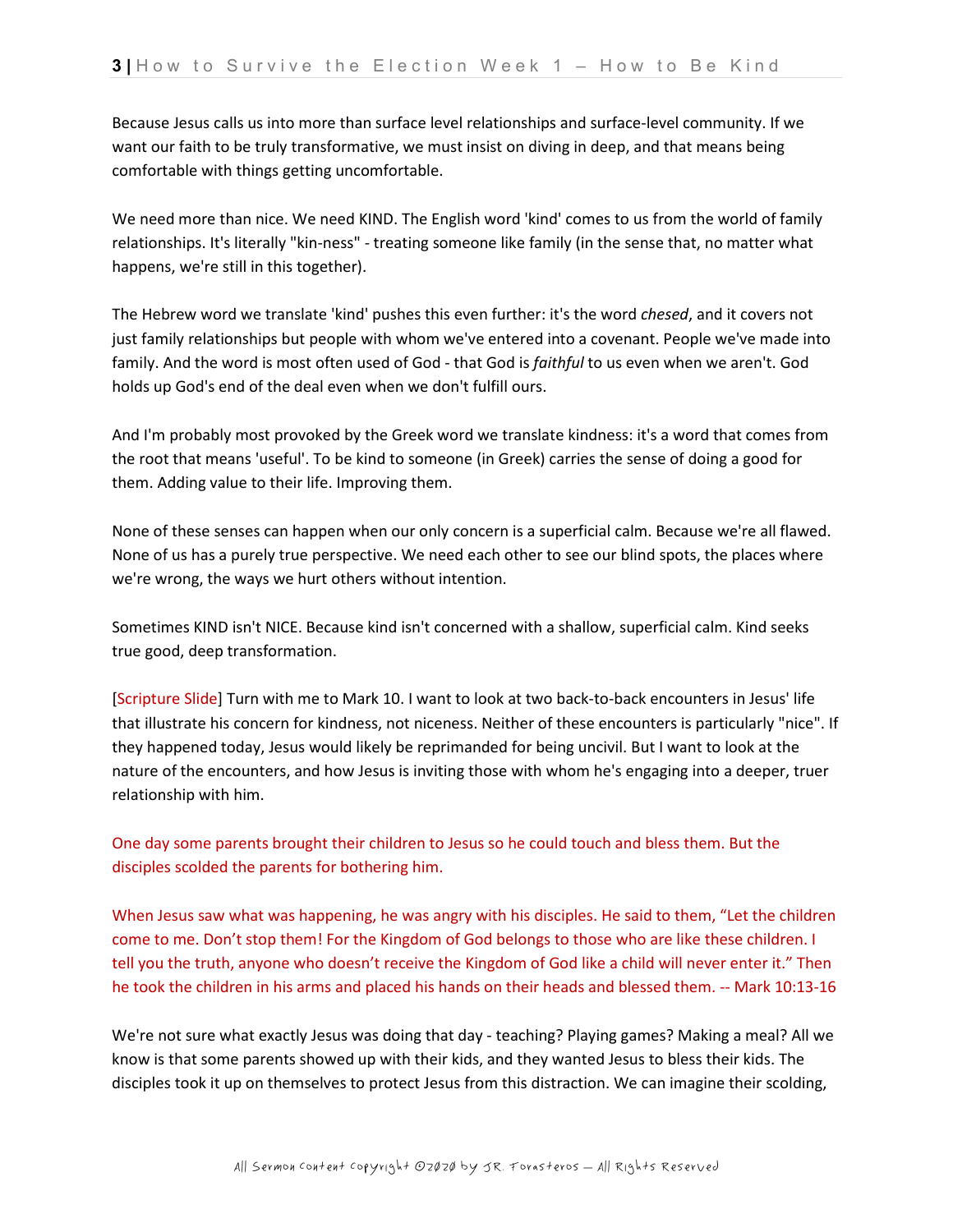right? "Don't you know who he is? He's a very busy, important teacher. Quit bothering him with these screaming, snotting kids!"

But when Jesus noticed what was happening, he was *mad*. And he rebuked them, called them out in front of everyone and corrected them, then came over to the kids and blessed them.

If you were the disciples, that probably didn't feel very nice. I can imagine how they felt - embarrassed, probably angry now for different reasons. So why did Jesus do it?

Because his followers were abusing their power. As his insiders, they had appointed themselves guardians of access to Jesus. And they were barring children - the vulnerable and overlooked from Jesus.

So yes, Jesus' actions were a kindness to the children (it's one of the reasons we love Jesus so much, and why this story in particular is so beloved). But his words were *also* a kindness to the disciples. Because they were most certainly *not* receiving God's kingdom like little children. They had propped themselves up as little rulers. This ethic was forming them *away* from who Jesus is. So Jesus corrected them. Not to shame them, but out of love.

The next story reveals the very real danger posed by the disciples' attitude. These are two stories Mark put back to back to comment on each other. Remember Jesus' words about only entering the kingdom as a child as we read about his encounter with this wealthy man:

As Jesus was starting out on his way to Jerusalem, a man came running up to him, knelt down, and asked, "Good Teacher, what must I do to inherit eternal life?"

"Why do you call me good?" Jesus asked. "Only God is truly good. But to answer your question, you know the commandments: 'You must not murder. You must not commit adultery. You must not steal. You must not testify falsely. You must not cheat anyone. Honor your father and mother.'"

"Teacher," the man replied, "I've obeyed all these commandments since I was young."

Looking at the man, Jesus felt genuine love for him. "There is still one thing you haven't done," he told him. "Go and sell all your possessions and give the money to the poor, and you will have treasure in heaven. Then come, follow me."

## At this the man's face fell, and he went away sad, for he had many possessions. -- Mark 10:17-22

There's a lot of debate about exactly why Jesus tells this man to sell all his possessions. But all of that aside, what's clear is that Jesus recognized this man's wealth was keeping him in some essential way from that childlike faith - did you note that the man insisted he had kept all God's commandments "since I was young"? That sounds good until we consider that what he means is that he considers himself mature - no longer childlike.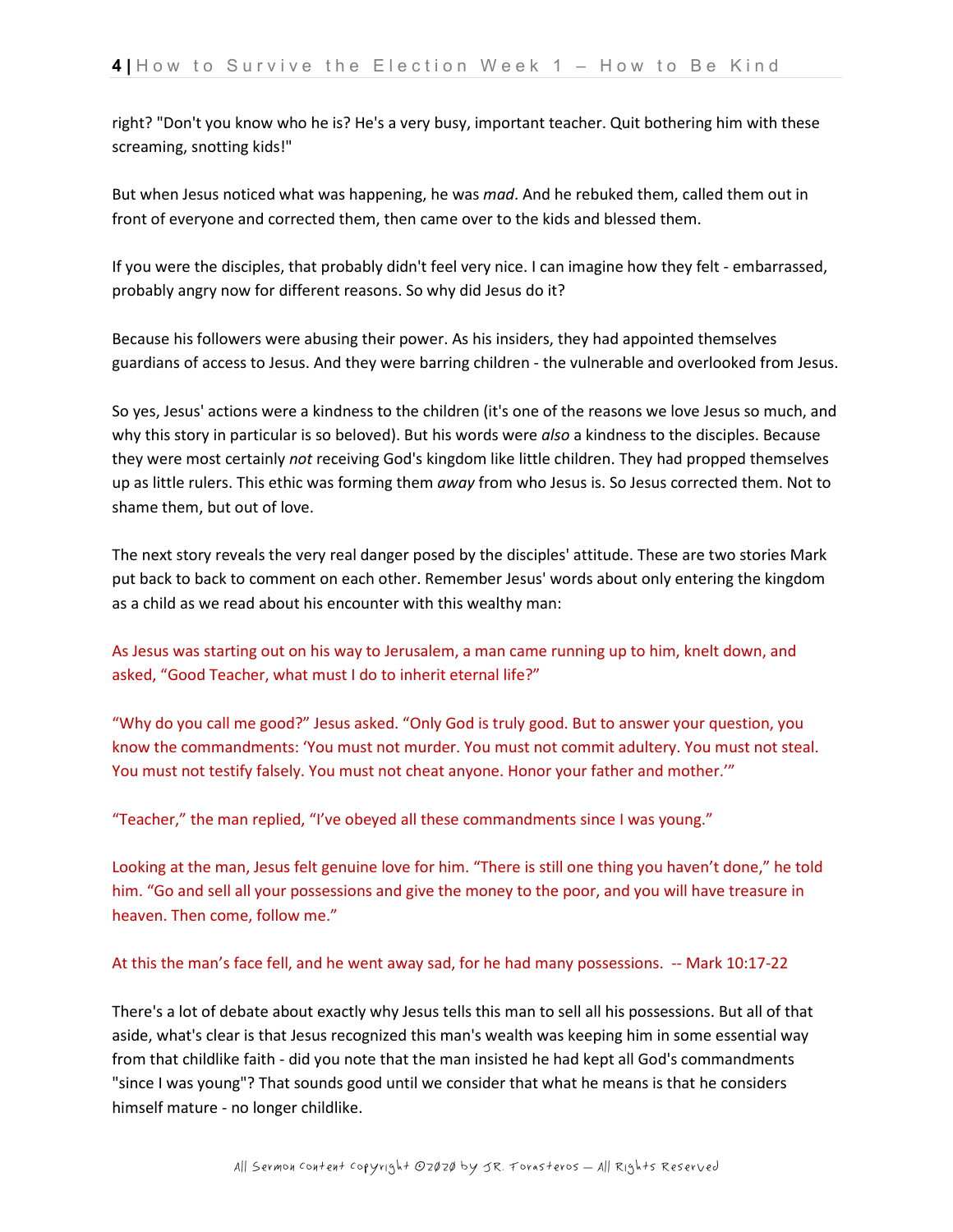But Jesus said it's that very childlikeness that makes us fit to enter God's kingdom.

So Jesus gave him an ultimatum: sell your possessions and come follow me.

Again, you can imagine the response of the people watching. The collective gasp. What did Jesus just say to him? Can't he see the nice threads he's wearing? Is Jesus joking? And, above all, *that's not very nice*. After all, this guy came to Jesus in good faith. And think of all the good he could do for Jesus' ministry! The building he could fund. The prestige a guy like him would bring!

But Jesus isn't interested in the superficial successes this guy would bring. Jesus isn't concerned about his own well-being at all. Did you catch *why* Jesus said what he did?

# Looking at the man, Jesus felt genuine love for him.

Jesus said what he did out of genuine love. He saw something in this man and his attachment to his *stuff*  that was keeping him from receiving Jesus the way those children did (and again, we could debate all day about exactly what). So Jesus called him out.

Not to be cruel. Not to shame or embarrass. But as an act of love. Jesus saw the man's genuine desire to follow him. He also saw the man couldn't - not as he was. So in an act of kindness, Jesus called out the man's idol - his wealth.

Friends, if we want to be in authentic relationship with one another, the kind of community God created, Jesus restored and the Holy Spirit makes possible among us, we have to quit settling for nice.

When we see siblings using their position to exclude and oppress, we have to speak up - both for the sake of those who are being oppressed and for the sake of those who are oppressing.

And when we see idols in our siblings' lives, we have to call them out. Not because we want to be better than our siblings, but because they are our kin, and we have great love for them.

So with that in mind, let me give you a couple of specific tips on kindness during this next month:

1. It's okay to draw boundaries. A lot of us are stretched super thin. We don't have much emotional margin. SO we may not be in a place where we can engage others with kindness. I'm giving you permission right now to say, "I can't talk about this right now." You can tell your family that, your friends, your co-workers, whoever. It takes emotional energy to choose to be kind, and if you can't do it right now, it's okay to say that.

2. Before you engage someone, ask if you're looking at them the same way Jesus looked at that young man who came to him. Can you say that what's motivating you is genuine love? If not, this is something